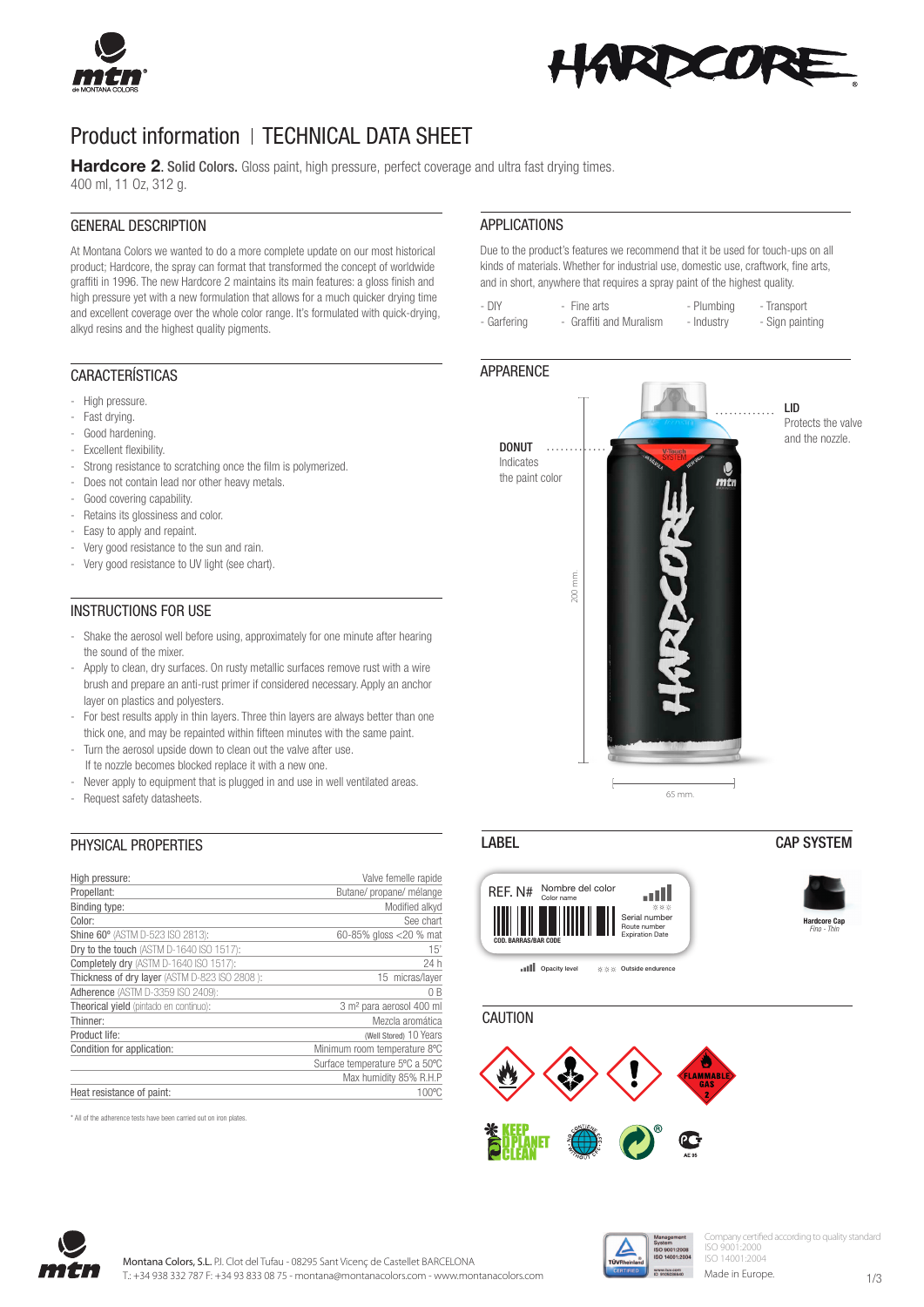

| ,,,,,<br>$\overline{\phantom{a}}$                                            | <u>vuuu</u>                                                              |                                                                            |                                                                            |                                                                               |                                                                          |                                                                                    |                                                                      |
|------------------------------------------------------------------------------|--------------------------------------------------------------------------|----------------------------------------------------------------------------|----------------------------------------------------------------------------|-------------------------------------------------------------------------------|--------------------------------------------------------------------------|------------------------------------------------------------------------------------|----------------------------------------------------------------------|
| EXO14H0252<br>RV 252 A. Unicornio<br><b>Unicorn Yellow</b>                   | $FX014H0246$ $  $<br>RV 246 Marrón Druida<br>Druide Brown                | EX014H0235    <br>RV 235 Verde Veneno<br>Poison Green                      | EX014H0253 <b>IN ENGINEERING</b><br>RV 253 Verde Elemento<br>Element Green | FX014H0254<br>.<br>RV 254 Verde Max<br>Max Green                              | EX014H0255<br>RV 255 Azul Patagonia<br>Patagonia Blue                    | EX014H0029      <br><b>RV 29</b><br>Azul Ártico<br>Arctic Blue                     | EX014H0227<br>RV 227 Azul Waimea<br>Waimea Blue                      |
| أتن<br>EX014H0222<br>RV 222 Amarillo Plava<br><b>Beach Yellow</b>            | . ELL<br>EX014H0247<br>RV 247 Marrón Tepuy<br>Tepuy Brown                | EX014H0236<br>Verde Moiito<br>RV 236<br>Mointo Green                       | EX014H0015<br>Verde Manzana<br><b>RV 15</b><br>Apple Green                 | EX014H0219 DIL<br>RV 219 Verde París<br>Paris Green                           | الله<br>EX014H0231<br>RV 231 Azul Cousteau<br>Cousteau Blue              | EX014H0008 11  <br>Azul Claro<br>RV 8<br>Light Blue                                | X014H0228 <b>1.1</b><br>RV 228 Azul Zeppelin<br>Zeppelin Blue        |
| EX014H0020 <b>III</b><br><b>RV 20</b><br>Amarillo Fiesta<br>Party Yellow     | $EXO14H0248$ $\blacksquare$<br>RV 248 Marrón Ranhah<br>Ranhah Brown      | EX014H0016    <br><b>RV 16</b><br>Verde Pistacho<br>Pistachio Green        | EX014H0250<br>RV 250<br>Verde Rambo<br>Ramho Green                         | X014H0220 <b>1    </b><br>RV 220 Verde UFO<br><b>HFO Green</b>                | $X014H0232$ $\Box$<br>RV 232 Azul Glaciar<br>Glacier Blue                | $X014H0217$ $\Box$<br>RV 217 Azul Avatar<br>Avatar Rlue                            | EX014H0229 <b>III</b><br>RV 229 Azul Andrómeda<br>Andromeda Blue     |
| EX014H1021 <b>III</b><br>RV 1021 Amarillo Claro<br>Light Yellow              | EX014H0249 $\blacksquare$<br>RV 249 Marrón Galgo<br>Greyhound Brown      | ш<br>X014H0034<br><b>RV 34</b><br>Verde Guacamole<br>Guacamole Green       | EX014H6013 <b>BN</b><br>RV 6013 Verde Caqui<br>Khaki Green                 | a Hi<br>EX014H0021<br><b>RV 21</b><br>Verde Quirúrgico<br>Surgical Green      | EX014H0014 <b>11</b><br>Azul Planeta<br>RV 14<br>Planet Blue             | <b>AUL</b><br>EX014H0030<br>RV 30<br>Azul Eléctrico<br>Electric Blue               | EX014H5002 <b>III</b><br>RV 5002 Azul Ultramar<br>Ultramarine Blue   |
| EX014H0011  <br>RV 11<br>Amarillo Ganges<br>Ganges Yellow                    | EX014H8002 <b>FILE</b><br>RV 8002 Marrón Tostado<br><b>Toasted Brown</b> | الالات<br>EX014H0237<br>RV 237 Verde Cologno N<br>Cologno N. Green         | EX014H6003 <b>111</b><br>RV 6003 Verde Olivo<br>Olive Green                | الارد<br>EX014H6016<br>RV 6016 Verde Oscuro<br>Dark Green                     | <b>FOLL</b><br>EX014H0233<br>RV 233 Azul Christiania<br>Christiania Blue | االت<br>EX014H5005<br>RV 5005 Azul Oscuro<br>Dark Blue                             | EX014H0230<br>- 11<br>RV 230 Azul Leviatán<br>Leviathan Blue         |
| пш<br>FX014H0017<br><b>RV17</b><br>Arena Teneré<br>Tenere Sand               | пш<br>EX014H0035<br><b>RV 35</b><br>M. Chocolate<br>Chocolate Brown      | EX014H0005 <b>III</b><br>Verde Lutecia<br>RV <sub>5</sub><br>Lutecia Green | EX014H0251 <b>11</b><br>RV 251<br>Verde Bosque<br>Forest Green             | n Willi<br>FX014H0221<br><b>RV 221</b><br>Verde Perséfone<br>Persephone Green | ыш<br>FX014H0234<br>RV 234 Azul Índigo<br>Indiao Blue                    | n III<br>EX014H0218<br>RV 218 Azul Neptuno<br>Neptune Blue                         | EX014H0075<br>الام<br>Azul Nostromo<br><b>RV 75</b><br>Nostromo Blue |
| n 11<br>EX014H0256<br>RV 256 Malva<br>Malva                                  | EX014H0257  <br>RV 257 V. Princesa<br>Princess V                         | EX014H0258<br>RV 258 Rosa Manga<br>Manga Pink                              | EX014H0259 <b>111</b><br>RV 259 Flamingo<br>Flamingo                       | EX014H0208    <br>RV 208 Calabaza<br>Pumpkin                                  | EX014H0206 <b>III</b><br>RV 206 Amarillo Atacama<br>Atacama Yellow       | EX014H0006 <b>III</b><br>RV <sub>6</sub><br><b>Gris Claro</b><br><b>Light Grey</b> | EX014H9010      <br>R 9010 Blanco Divinidad<br>Divinity White        |
| EX014H0214<br>пL.<br>RV 214 Violeta<br>Violet                                | EX014H0224<br>ПL<br>RV 224 Violeta Bruja<br>Witch Violet                 | EX014H0211<br>- all l<br>RV 211 Rosa Amor<br>Love Pink                     | EX014H0223 11<br>RV 223 Rojo Buda<br><b>Buddha Red</b>                     | لان<br>EX014H2003<br>RV 2003 Naranja Pastel<br>Pastel Orange                  | EX014H1017 <b>NN</b><br>RV 1017 Melocotón<br>Peach                       | EX014H0262<br>RV 262 Gris Materia<br>Matter Grey                                   | EX014H0906<br><b>BALLA</b><br><b>Blanco Satinado</b><br>Satin White  |
| EX014H0215 <b>11</b><br>RV 215 Violeta Profeta<br>Prophet Violet             | EXO14H0225<br>RV 225 Violeta Geisha<br>Geisha Violet                     | EX014H4003 <b>11</b><br>RV 4003 Erika<br>Erika                             | EX014H0033 11<br><b>RV 33</b><br>Rojo Colorado<br>Colorado Red             | EX014H2004 $\Box$<br>RV 2004 Naranja<br>Orange                                | EXO14H1028<br>RV 1028 Amarillo Medio<br>Medium Yellow                    | EX014H7040<br>RV 7040 Gris Perla<br>Light Grey                                     | n II<br>EX014H0902<br><b>Blanco Mate</b><br>Matte White              |
| dU<br>EX014H0003<br>Violeta Azulado<br>RV <sub>3</sub><br><b>Blue Violet</b> | EX014H4006 <b>NNNN</b><br>RV 4006 Púrpura<br>Purple                      | d<br>X014H4010<br>RV 4010 Magenta<br>Magenta                               | (014H3020 ПП<br>RV 3020 Rojo Claro<br>Light Red                            | الل<br><b>EX014H0209</b><br>RV 209 Naranja Calcuta<br>Calcutta Orange         | EX014H0207 11<br>RV 207 Mango<br>Mango                                   | EX014H7031 11<br>RV 7031 Gris Oscuro<br>Dark Grey                                  | EX014H9011<br>ш<br>R 9011 Negro<br>Black                             |
| EX014H0216 <b>111</b><br>RV 216 Violeta Anónymous<br>Anonymous Violet        | EX014H0226<br>RV 226 Violeta Tube<br><b>Tube Violet</b>                  | - 1<br>014H0215<br>RV 212 Rojo Akari<br>Akari Red                          | пн<br>114H3001<br>RV 3001 Rojo Vivo<br><b>Vivid Red</b>                    | 76 U<br>EX014H0210<br>RV 210 Naranja Prometeo<br>Prometheus Orange            | n II<br>X014H8023<br>RV 8023 Mostaza<br>Mustard                          | пш<br>K014H0263<br>RV 263 Gris Spútnik<br>Sputnik Grey                             | ш<br>EX014H0903<br>Negro Satinado<br>Satin Black                     |
| آلئ<br>EX014H0264<br>RV 264 Violeta Galaxia<br>Galaxy Violet                 | EX014H4007 <b>111</b><br>RV 4007 Cereza<br>Cherry                        | EX014H0213 <b>000</b><br>RV 213 Rojo Merlot<br>Merlot Red                  | EX014H3004 <b>BUIL</b><br>RV 3004 Rojo Burdeos<br><b>Bordeaux</b> Red      | EX014H0260 <b>1111</b><br>RV 260 Rojo Iroko<br>Iroko Red                      | آآب<br>X014H0261<br>RV 261 Marrón Pangea<br>Pangea Brown                 | اللب<br>EX014H7016<br>RV 7016 Gris Antracita<br>Anthracite Grey                    | uW<br>EX014H0901<br>Negro Mate<br>Matte Black                        |
| <b>Pop Colors</b> Opacidad mejorada<br><b>Colores Metalicos</b>              |                                                                          |                                                                            |                                                                            |                                                                               |                                                                          |                                                                                    |                                                                      |
| EX014H0238 <b>III</b><br>RV 238 Amarillo Gigante<br>Giant Yellow             | EX014H0239 <b>THEFT</b><br>RV 239 Amarillo Lúxor<br>Luxor Yellow         | X014H0240 <b>11  </b><br>RV 240 Naranja Kenya<br>Kenya Orange              | <u>اس</u><br>014H0244<br>RV 244 Rosa Miami<br>Miami Pink                   | الئ<br>4H0241<br>RV 241 Rojo Madrid<br>Madrid Red                             | al III<br>EX014H0101<br>Plata<br>Silver                                  | <b>EX014H0102 8 8</b><br>Oro<br>Gola                                               | EX014H0103 <b>11</b><br>Cobre<br>Copper                              |
| EX014H0242 <b>111</b>                                                        | EX014H018 $\Pi$                                                          | EX014H0245 <b>11.</b>                                                      | EX014H0243 <b>n11</b>                                                      | الات<br>EX014H0027                                                            | EX014H0900                                                               |                                                                                    | <b>nill</b> Nivel de opacidad                                        |

Due to technical reasons this color chart might not reproduce the real colors. For accurate color reference see the spraycan's Donut. © Montana Colors 2015.



RV 242 Rojo Sóviet *Soviet Red*

RV 243 Azul Babilonia *Babylon Blue*

RV 245 Cian *Cyan*

RV 6018 Verde Valle *Valley Green*

RV 27 Violeta Vampiro **Vampire Viole** 

Residences<br>Residents are Brillantes<br>Nationalisation of Transparent *Glossy Transparen* 



Company certified according to quality standard ISO 9001:2000 ISO 14001:2004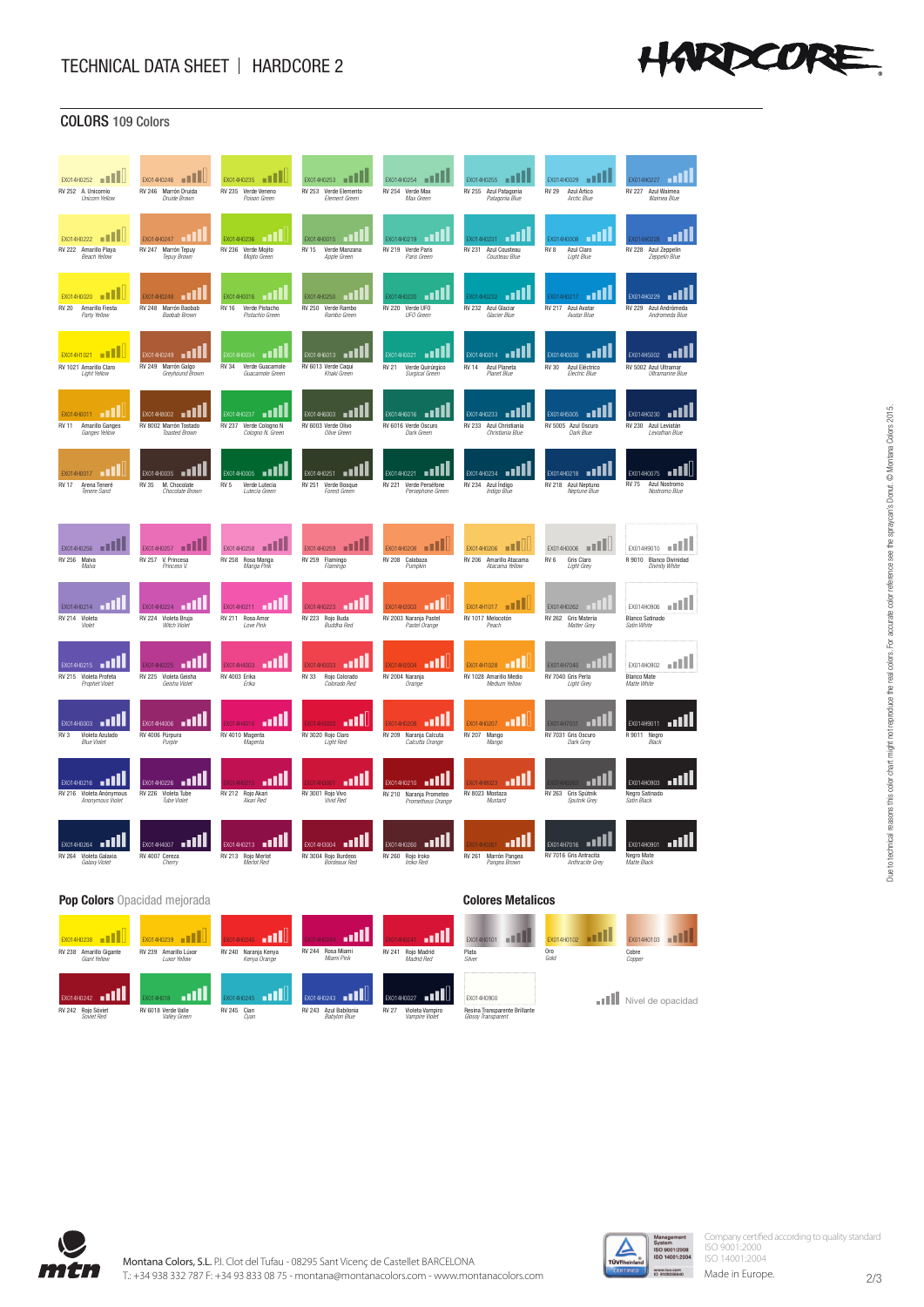# TECHNICAL DATA SHEET | HARDCORE 2

# PACKAGING

High pressure. Nominal capacity 400ml. heat resistance of packaging : <50ºC Propellant: GLP – HC C<sub>3</sub>-C<sub>4</sub>

Box (6 units) 205 X 140 X 200 mm.

# DISPLAY RACK

Height / Width / Depth 205 x 98,50 x 50 cm Capacity: 546 sprays. References: 91

SPAT2405007









Company certified according to quality standard ISO 9001:2000 ISO 14001:2004

Made in Europe.